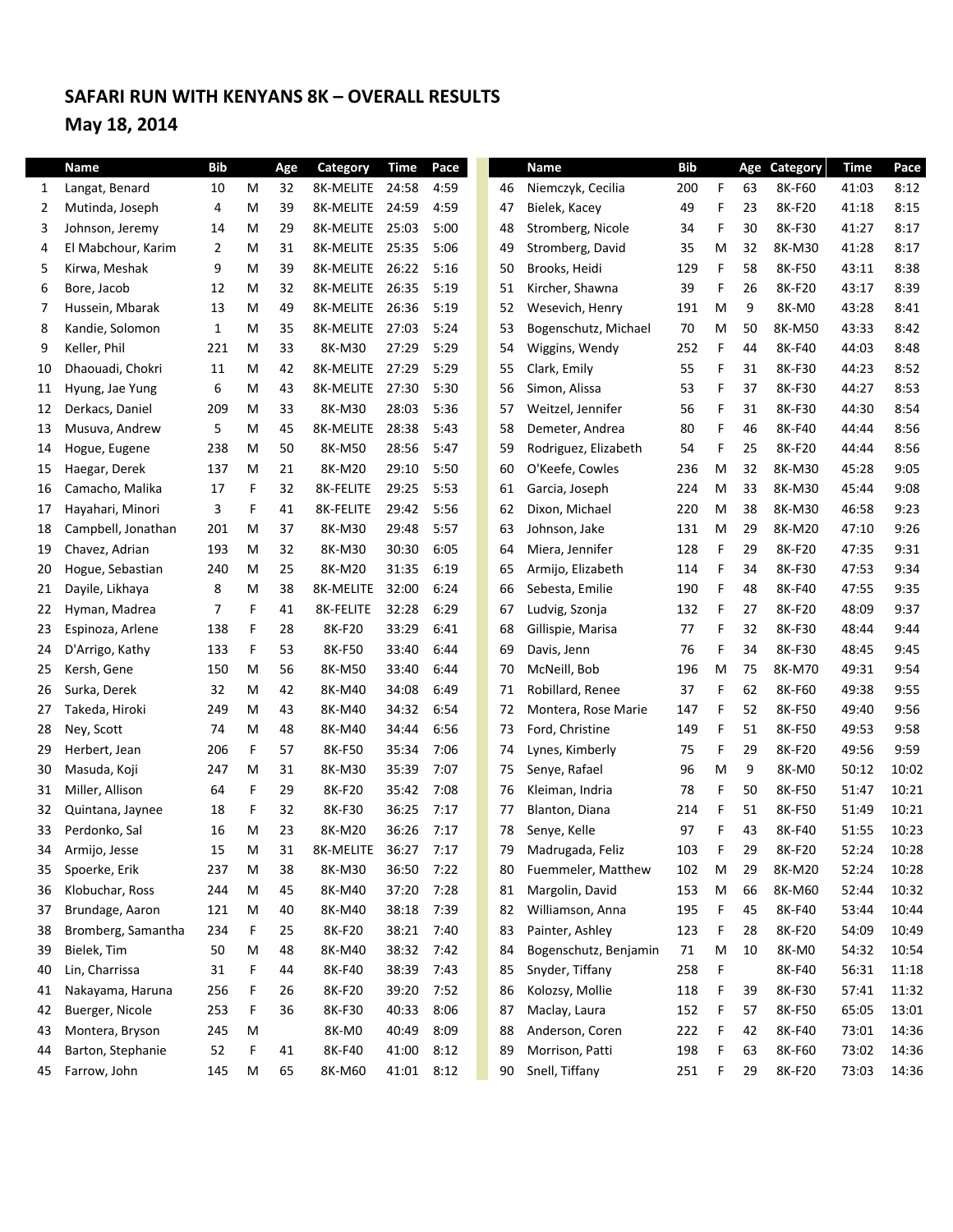## **MALE FINISHERS FEMALE FINISHERS**

# **SAFARI RUN WITH KENYANS 8K SAFARI RUN WITH KENYANS 8K**

46 Snell, Tiffany 251 F 29 8K-F20 73:03 14:36

|    | <b>Name</b>           | <b>Bib</b>     |   | Age | Category        | <b>Time</b> | Pace |              | <b>Name</b>          | <b>Bib</b> |    |    | Age Category | <b>Time</b> | Pace  |
|----|-----------------------|----------------|---|-----|-----------------|-------------|------|--------------|----------------------|------------|----|----|--------------|-------------|-------|
| 1  | Langat, Benard        | 10             | м | 32  | 8K-MELITE 24:58 |             | 4:59 | $\mathbf{1}$ | Camacho, Malika      | 17         | F. |    | 32 8K-FELITE | 29:25       | 5:53  |
| 2  | Mutinda, Joseph       | 4              | м | 39  | 8K-MELITE       | 24:59       | 4:59 | 2            | Hayahari, Minori     | 3          | F  | 41 | 8K-FELITE    | 29:42       | 5:56  |
| 3  | Johnson, Jeremy       | 14             | м | 29  | 8K-MELITE       | 25:03       | 5:00 | 3            | Hyman, Madrea        | 7          | F  | 41 | 8K-FELITE    | 32:28       | 6:29  |
| 4  | El Mabchour, Karim    | $\overline{2}$ | м | 31  | 8K-MELITE       | 25:35       | 5:06 | 4            | Espinoza, Arlene     | 138        | F  | 28 | 8K-F20       | 33:29       | 6:41  |
| 5  | Kirwa, Meshak         | 9              | м | 39  | 8K-MELITE       | 26:22       | 5:16 | 5            | D'Arrigo, Kathy      | 133        | F  | 53 | 8K-F50       | 33:40       | 6:44  |
| 6  | Bore, Jacob           | 12             | м | 32  | 8K-MELITE       | 26:35       | 5:19 | 6            | Herbert, Jean        | 206        | F  | 57 | 8K-F50       | 35:34       | 7:06  |
| 7  | Hussein, Mbarak       | 13             | м | 49  | 8K-MELITE       | 26:36       | 5:19 | 7            | Miller, Allison      | 64         | F  | 29 | 8K-F20       | 35:42       | 7:08  |
| 8  | Kandie, Solomon       | 1              | м | 35  | 8K-MELITE       | 27:03       | 5:24 | 8            | Quintana, Jaynee     | 18         | F  | 32 | 8K-F30       | 36:25       | 7:17  |
| 9  | Keller, Phil          | 221            | М | 33  | 8K-M30          | 27:29       | 5:29 | 9            | Bromberg, Samantha   | 234        | F  | 25 | 8K-F20       | 38:21       | 7:40  |
| 10 | Dhaouadi, Chokri      | 11             | м | 42  | 8K-MELITE       | 27:29       | 5:29 | 10           | Lin, Charrissa       | 31         | F  | 44 | 8K-F40       | 38:39       | 7:43  |
| 11 | Hyung, Jae Yung       | 6              | м | 43  | 8K-MELITE       | 27:30       | 5:30 | 11           | Nakayama, Haruna     | 256        | F  | 26 | 8K-F20       | 39:20       | 7:52  |
| 12 | Derkacs, Daniel       | 209            | М | 33  | 8K-M30          | 28:03       | 5:36 | 12           | Buerger, Nicole      | 253        | F  | 36 | 8K-F30       | 40:33       | 8:06  |
| 13 | Musuva, Andrew        | 5              | м | 45  | 8K-MELITE       | 28:38       | 5:43 | 13           | Barton, Stephanie    | 52         | F  | 41 | 8K-F40       | 41:00       | 8:12  |
| 14 | Hogue, Eugene         | 238            | м | 50  | 8K-M50          | 28:56       | 5:47 | 14           | Niemczyk, Cecilia    | 200        | F  | 63 | 8K-F60       | 41:03       | 8:12  |
| 15 | Haegar, Derek         | 137            | м | 21  | 8K-M20          | 29:10       | 5:50 | 15           | Bielek, Kacey        | 49         | F  | 23 | 8K-F20       | 41:18       | 8:15  |
| 16 | Campbell, Jonathan    | 201            | M | 37  | 8K-M30          | 29:48       | 5:57 | 16           | Stromberg, Nicole    | 34         | F  | 30 | 8K-F30       | 41:27       | 8:17  |
| 17 | Chavez, Adrian        | 193            | M | 32  | 8K-M30          | 30:30       | 6:05 | 17           | Brooks, Heidi        | 129        | F  | 58 | 8K-F50       | 43:11       | 8:38  |
| 18 | Hogue, Sebastian      | 240            | М | 25  | 8K-M20          | 31:35       | 6:19 | 18           | Kircher, Shawna      | 39         | F  | 26 | 8K-F20       | 43:17       | 8:39  |
| 19 | Dayile, Likhaya       | 8              | M | 38  | 8K-MELITE       | 32:00       | 6:24 | 19           | Wiggins, Wendy       | 252        | F  | 44 | 8K-F40       | 44:03       | 8:48  |
| 20 | Kersh, Gene           | 150            | М | 56  | 8K-M50          | 33:40       | 6:44 | 20           | Clark, Emily         | 55         | F  | 31 | 8K-F30       | 44:23       | 8:52  |
| 21 | Surka, Derek          | 32             | м | 42  | 8K-M40          | 34:08       | 6:49 | 21           | Simon, Alissa        | 53         | F  | 37 | 8K-F30       | 44:27       | 8:53  |
| 22 | Takeda, Hiroki        | 249            | М | 43  | 8K-M40          | 34:32       | 6:54 | 22           | Weitzel, Jennifer    | 56         | F  | 31 | 8K-F30       | 44:30       | 8:54  |
| 23 | Ney, Scott            | 74             | M | 48  | 8K-M40          | 34:44       | 6:56 | 23           | Demeter, Andrea      | 80         | F  | 46 | 8K-F40       | 44:44       | 8:56  |
| 24 | Masuda, Koji          | 247            | м | 31  | 8K-M30          | 35:39       | 7:07 | 24           | Rodriguez, Elizabeth | 54         | F  | 25 | 8K-F20       | 44:44       | 8:56  |
| 25 | Perdonko, Sal         | 16             | м | 23  | 8K-M20          | 36:26       | 7:17 | 25           | Miera, Jennifer      | 128        | F  | 29 | 8K-F20       | 47:35       | 9:31  |
| 26 | Armijo, Jesse         | 15             | м | 31  | 8K-MELITE       | 36:27       | 7:17 | 26           | Armijo, Elizabeth    | 114        | F  | 34 | 8K-F30       | 47:53       | 9:34  |
| 27 | Spoerke, Erik         | 237            | м | 38  | 8K-M30          | 36:50       | 7:22 | 27           | Sebesta, Emilie      | 190        | F  | 48 | 8K-F40       | 47:55       | 9:35  |
| 28 | Klobuchar, Ross       | 244            | м | 45  | 8K-M40          | 37:20       | 7:28 | 28           | Ludvig, Szonja       | 132        | F  | 27 | 8K-F20       | 48:09       | 9:37  |
| 29 | Brundage, Aaron       | 121            | М | 40  | 8K-M40          | 38:18       | 7:39 | 29           | Gillispie, Marisa    | 77         | F  | 32 | 8K-F30       | 48:44       | 9:44  |
| 30 | Bielek, Tim           | 50             | м | 48  | 8K-M40          | 38:32       | 7:42 | 30           | Davis, Jenn          | 76         | F  | 34 | 8K-F30       | 48:45       | 9:45  |
| 31 | Montera, Bryson       | 245            | М |     | 8K-M0           | 40:49       | 8:09 | 31           | Robillard, Renee     | 37         | F  | 62 | 8K-F60       | 49:38       | 9:55  |
| 32 | Farrow, John          | 145            | М | 65  | 8K-M60          | 41:01       | 8:12 | 32           | Montera, Rose Marie  | 147        | F  | 52 | 8K-F50       | 49:40       | 9:56  |
| 33 | Stromberg, David      | 35             | м | 32  | 8K-M30          | 41:28       | 8:17 | 33           | Ford, Christine      | 149        | F  | 51 | 8K-F50       | 49:53       | 9:58  |
| 34 | Wesevich, Henry       | 191            | M | 9   | 8K-M0           | 43:28       | 8:41 | 34           | Lynes, Kimberly      | 75         | F  | 29 | 8K-F20       | 49:56       | 9:59  |
| 35 | Bogenschutz, Michael  | 70             | M | 50  | 8K-M50          | 43:33       | 8:42 | 35           | Kleiman, Indria      | 78         | F  | 50 | 8K-F50       | 51:47       | 10:21 |
| 36 | O'Keefe, Cowles       | 236            | M | 32  | 8K-M30          | 45:28       | 9:05 | 36           | Blanton, Diana       | 214        | F  | 51 | 8K-F50       | 51:49       | 10:21 |
| 37 | Garcia, Joseph        | 224            | М | 33  | 8K-M30          | 45:44       | 9:08 | 37           | Senye, Kelle         | 97         | F  | 43 | 8K-F40       | 51:55       | 10:23 |
| 38 | Dixon, Michael        | 220            | M | 38  | 8K-M30          | 46:58       | 9:23 | 38           | Madrugada, Feliz     | 103        | F  | 29 | 8K-F20       | 52:24       | 10:28 |
| 39 | Johnson, Jake         | 131            | M | 29  | 8K-M20          | 47:10       | 9:26 | 39           | Williamson, Anna     | 195        | F  | 45 | 8K-F40       | 53:44       | 10:44 |
| 40 | McNeill, Bob          | 196            | M | 75  | 8K-M70          | 49:31       | 9:54 | 40           | Painter, Ashley      | 123        | F  | 28 | 8K-F20       | 54:09       | 10:49 |
| 41 | Senye, Rafael         | 96             | M | 9   | 8K-M0           | 50:12 10:02 |      | 41           | Snyder, Tiffany      | 258        | F  |    | 8K-F40       | 56:31       | 11:18 |
| 42 | Fuemmeler, Matthew    | 102            | M | 29  | 8K-M20          | 52:24 10:28 |      | 42           | Kolozsy, Mollie      | 118        | F  | 39 | 8K-F30       | 57:41       | 11:32 |
| 43 | Margolin, David       | 153            | M | 66  | 8K-M60          | 52:44 10:32 |      | 43           | Maclay, Laura        | 152        | F  | 57 | 8K-F50       | 65:05       | 13:01 |
| 44 | Bogenschutz, Benjamin | -71            | M | 10  | 8K-M0           | 54:32 10:54 |      | 44           | Anderson, Coren      | 222        | F  | 42 | 8K-F40       | 73:01       | 14:36 |
|    |                       |                |   |     |                 |             |      |              | 45 Morrison, Patti   | 198        | -F | 63 | 8K-F60       | 73:02 14:36 |       |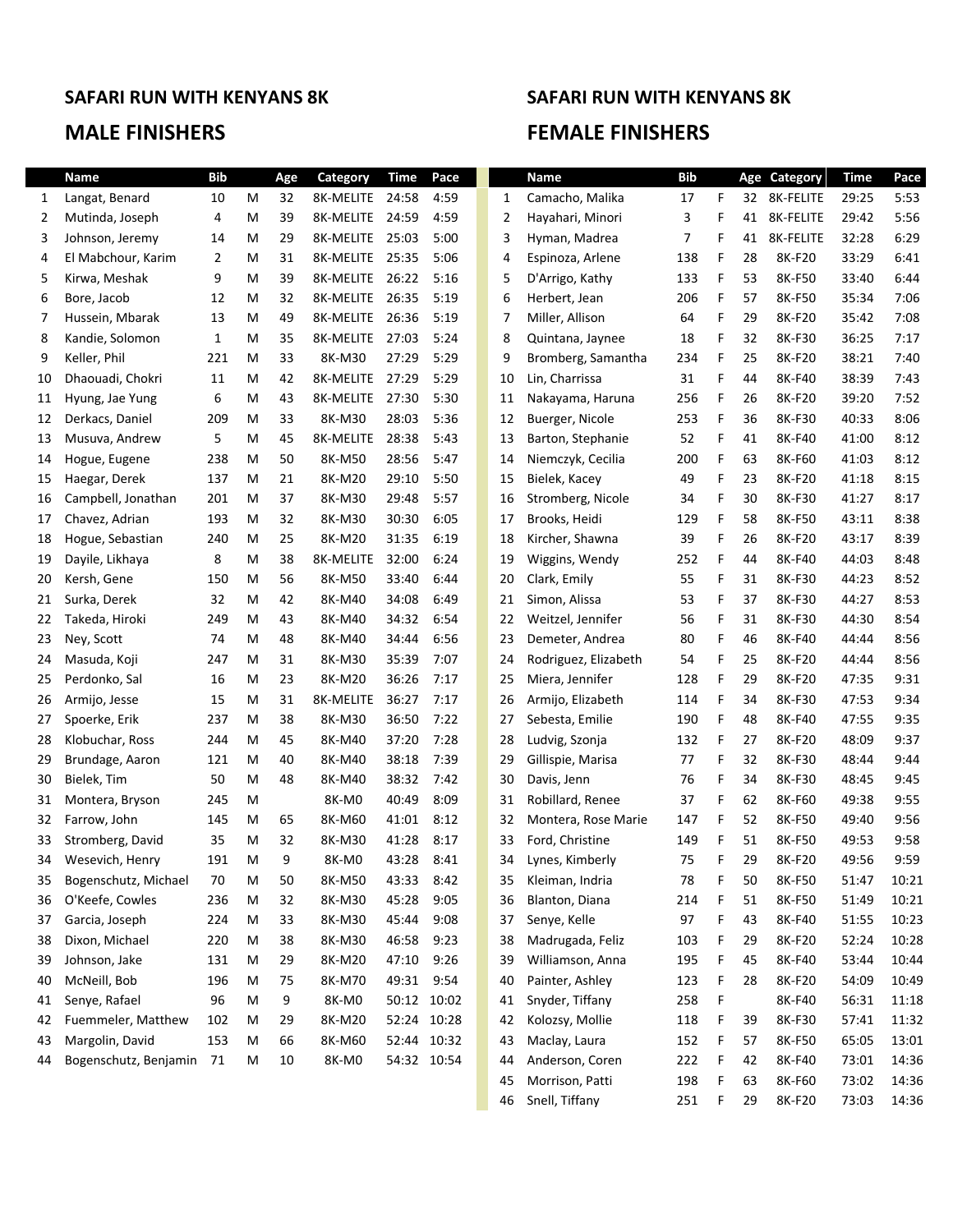# **SAFARI RUN WITH KENYANS 8K MALE CATEGORIES**

### **ELITE**

|    | <b>Name</b>        | <b>Bib</b> |   | Age | Category         | Time  | Pace |
|----|--------------------|------------|---|-----|------------------|-------|------|
| 1  | Langat, Benard     | 10         | M | 32  | <b>8K-MELITE</b> | 24:58 | 4:59 |
| 2  | Mutinda, Joseph    | 4          | м | 39  | <b>8K-MELITE</b> | 24:59 | 4:59 |
| 3  | Johnson, Jeremy    | 14         | M | 29  | 8K-MELITE        | 25:03 | 5:00 |
| 4  | El Mabchour, Karim | 2          | M | 31  | <b>8K-MELITE</b> | 25:35 | 5:06 |
| 5  | Kirwa, Meshak      | 9          | м | 39  | <b>8K-MELITE</b> | 26:22 | 5:16 |
| 6  | Bore, Jacob        | 12         | м | 32  | 8K-MELITE        | 26:35 | 5:19 |
| 7  | Hussein, Mbarak    | 13         | м | 49  | <b>8K-MELITE</b> | 26:36 | 5:19 |
| 8  | Kandie, Solomon    | 1          | м | 35  | <b>8K-MELITE</b> | 27:03 | 5:24 |
| 9  | Dhaouadi, Chokri   | 11         | м | 42  | 8K-MELITE        | 27:29 | 5:29 |
| 10 | Hyung, Jae Yung    | 6          | м | 43  | <b>8K-MELITE</b> | 27:30 | 5:30 |
| 11 | Musuva, Andrew     | 5          | м | 45  | 8K-MELITE        | 28:38 | 5:43 |
| 12 | Dayile, Likhaya    | 8          | M | 38  | <b>8K-MELITE</b> | 32:00 | 6:24 |
| 13 | Armijo, Jesse      | 15         | M | 31  | <b>8K-MELITE</b> | 36:27 | 7:17 |

| <b>AGE 0-19</b>       |     |   |     |          |       |             |   | <b>AGE 40-49</b> |     |   |    |              |             |      |
|-----------------------|-----|---|-----|----------|-------|-------------|---|------------------|-----|---|----|--------------|-------------|------|
| Name                  | Bib |   | Age | Category |       | Time Pace   |   | Name             | Bib |   |    | Age Category | <b>Time</b> | Pace |
| Montera, Bryson       | 245 | M |     | 8K-MO    | 40:49 | 8:09        |   | Surka, Derek     | 32  | M | 42 | 8K-M40       | 34:08       | 6:49 |
| Wesevich, Henry       | 191 | м |     | 8K-MO    | 43:28 | 8:41        |   | Takeda, Hiroki   | 249 | M | 43 | 8K-M40       | 34:32       | 6:54 |
| Senye, Rafael         | 96  | M | q   | 8K-M0    |       | 50:12 10:02 |   | Ney, Scott       | 74  | M | 48 | 8K-M40       | 34:44       | 6:56 |
| Bogenschutz, Benjamin | 71  | М | 10  | 8K-MO    |       | 54:32 10:54 | 4 | Klobuchar, Ross  | 244 | M | 45 | 8K-M40       | 37:20       | 7:28 |

| Name               | Bib  |   | Age | <b>Category</b> |            | Time Pace |                      |            |   |    |              |       |      |
|--------------------|------|---|-----|-----------------|------------|-----------|----------------------|------------|---|----|--------------|-------|------|
| Haegar, Derek      | 137  | M | 21  | 8K-M20          | 29:10      | 5:50      | <b>AGE 50-59</b>     |            |   |    |              |       |      |
| Hogue, Sebastian   | 240. | M | 25  | 8K-M20          | 31:35      | 6:19      | <b>Name</b>          | <b>Bib</b> |   |    | Age Category | Time  | Pace |
| Perdonko, Sal      | 16   | M | 23  | 8K-M20          | 36:26      | 7:17      | Hogue, Eugene        | 238        | M | 50 | 8K-M50       | 28:56 | 5:47 |
| Johnson, Jake      | 131  | M | 29  | 8K-M20          | 47:10 9:26 |           | Kersh. Gene          | 150        | M | 56 | 8K-M50       | 33:40 | 6:44 |
| Fuemmeler, Matthew | 102  | M | 29  | 8K-M20          | 52:24      | 10:28     | Bogenschutz, Michael | 70         | M | 50 | 8K-M50       | 43:33 | 8:42 |

# **AGE 30-39 AGE 60-69**

|    | Name               | Bib |   | Age | <b>Category</b> |       | Time Pace |   | Name            | Bib |   |    | Age Category | Time  | Pace  |
|----|--------------------|-----|---|-----|-----------------|-------|-----------|---|-----------------|-----|---|----|--------------|-------|-------|
|    | Keller, Phil       | 221 | M | 33  | 8K-M30          | 27:29 | 5:29      | 1 | Farrow, John    | 145 | M | 65 | 8K-M60       | 41:01 | 8:12  |
|    | Derkacs, Daniel    | 209 | M | 33  | 8K-M30          | 28:03 | 5:36      | 2 | Margolin, David | 153 | M | 66 | 8K-M60       | 52:44 | 10:32 |
| 3  | Campbell, Jonathan | 201 | м | 37  | 8K-M30          | 29:48 | 5:57      |   |                 |     |   |    |              |       |       |
| 4  | Chavez, Adrian     | 193 | м | 32  | 8K-M30          | 30:30 | 6:05      |   | <b>AGE 70+</b>  |     |   |    |              |       |       |
| 5  | Masuda, Koji       | 247 | M | 31  | 8K-M30          | 35:39 | 7:07      |   | <b>Name</b>     | Bib |   |    | Age Category | Time  | Pace  |
| 6  | Spoerke, Erik      | 237 | M | 38  | 8K-M30          | 36:50 | 7:22      | 1 | McNeill, Bob    | 196 | M | 75 | 8K-M70       | 49:31 | 9:54  |
|    | Stromberg, David   | 35  | M | 32  | 8K-M30          | 41:28 | -8:17     |   |                 |     |   |    |              |       |       |
| 8  | O'Keefe, Cowles    | 236 | M | 32  | 8K-M30          | 45:28 | 9:05      |   |                 |     |   |    |              |       |       |
| 9  | Garcia, Joseph     | 224 | M | 33  | 8K-M30          | 45:44 | 9:08      |   |                 |     |   |    |              |       |       |
| 10 | Dixon, Michael     | 220 | M | 38  | 8K-M30          | 46:58 | 9:23      |   |                 |     |   |    |              |       |       |

|              | <b>Name</b>             | <b>Bib</b> |   | Age | Category |       | Time Pace   |    | <b>Name</b>     | Bib |   |    | Age Category | Time  | Pace |
|--------------|-------------------------|------------|---|-----|----------|-------|-------------|----|-----------------|-----|---|----|--------------|-------|------|
|              | Montera, Bryson         | 245        | M |     | 8K-MO    | 40:49 | 8:09        |    | Surka, Derek    | 32  | M | 42 | 8K-M40       | 34:08 | 6:49 |
| $\mathbf{2}$ | Wesevich, Henry         | 191        | M | 9   | 8K-MO    | 43:28 | 8:41        |    | Takeda. Hiroki  | 249 | м | 43 | 8K-M40       | 34:32 | 6:54 |
|              | 3 Senye, Rafael         | 96         | M | -9  | 8K-MO    | 50:12 | 10:02       | 3. | Nev, Scott      | 74  | M | 48 | 8K-M40       | 34:44 | 6:56 |
|              | 4 Bogenschutz, Benjamin | - 71       | M | 10  | 8K-MO    |       | 54:32 10:54 | 4  | Klobuchar, Ross | 244 | M | 45 | 8K-M40       | 37:20 | 7:28 |
|              |                         |            |   |     |          |       |             |    | Brundage, Aaron | 121 | м | 40 | 8K-M40       | 38:18 | 7:39 |
|              | AGE 20-29               |            |   |     |          |       |             | 6  | Bielek. Tim     | 50  | М | 48 | 8K-M40       | 38:32 | 7:42 |
|              | . .                     | --         |   |     |          |       |             |    |                 |     |   |    |              |       |      |

|   | AGE 50-59            |      |   |      |                        |       |      |
|---|----------------------|------|---|------|------------------------|-------|------|
|   | Name                 | Bib. |   |      | Age Category Time Pace |       |      |
|   | 1 Hogue, Eugene      | 238  | м | 50.  | 8K-M50                 | 28:56 | 5:47 |
|   | Kersh, Gene          | 150  | м | 56 - | 8K-M50                 | 33:40 | 6:44 |
| 3 | Bogenschutz, Michael | 70   | м | 50   | 8K-M50                 | 43:33 | 8:42 |

| Name            | Bib |   |     | Age Category Time Pace |       |      |  | Name            | <b>Bib</b> |          |    | <b>Age Category</b> | Time Pace |       |
|-----------------|-----|---|-----|------------------------|-------|------|--|-----------------|------------|----------|----|---------------------|-----------|-------|
| Keller, Phil    |     | м | 33  | 8K-M30                 | 27:29 | 5:29 |  | Farrow. John    | 145        |          |    | M 65 8K-M60         | 41:01     | 8:12  |
| Derkacs, Daniel | 209 | M | -33 | 8K-M30                 | 28:03 | 5:36 |  | Margolin, David | 153        | <b>M</b> | 66 | 8K-M60              | 52:44     | 10:32 |

### $AGE$  70+

| Masuda, Koji    | 247 | M | 31 | 8K-M30 | 35:39 | 7:07 | Name         | <b>Bib</b> |   |    | Age Category | <b>Time</b> | Pace |
|-----------------|-----|---|----|--------|-------|------|--------------|------------|---|----|--------------|-------------|------|
| 6 Spoerke, Erik | 237 | M | 38 | 8K-M30 | 36:50 | 7:22 | McNeill. Bob | 196        | м | 75 | 8K-M70       | 49:31       | 9:54 |